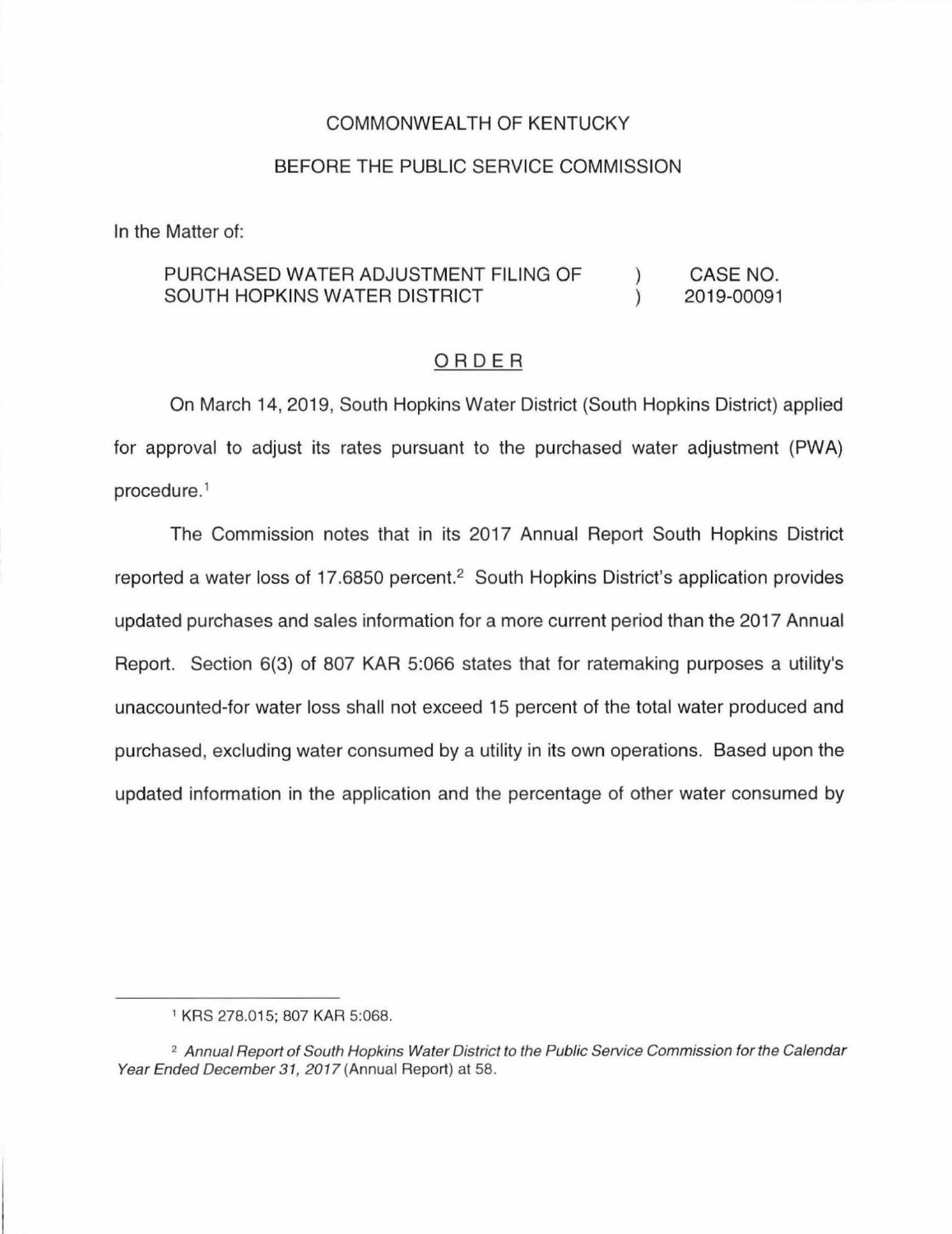the utility in its 2017 Annual Report,<sup>3</sup> South Hopkins District's unaccounted-for water loss is determined to be 26.0536 percent for the updated period.4

Reduction of South Hopkins District's unaccounted-for water loss to 15 percent would result in an approximate \$89,525<sup>5</sup> decrease to the purchased water expense. Potentially, South Hopkins District is paying \$0.31 per 1,000 gallons sold for expenses associated with unaccounted-for water loss in excess of the allowable 15 percent<sup>6</sup> threshold.

The Commission is placing greater emphasis on monitoring utilities that consistently exceed the 15 percent unaccounted-for water loss threshold and strongly encourages South Hopkins District to pursue reasonable actions to reduce its unaccounted-for water loss. Failure by South Hopkins District to make significant progress towards reducing unaccounted-for water loss may cause the Commission to pursue additional action with the utility.

The Commission, having reviewed the record and being sufficiently advised, finds that:

1. South Hopkins District purchases water from the city of Madisonville (Madisonville) and the city of Dawson Springs (Dawson Springs).

<sup>3</sup> Annual Report, line 21 , divided by line 4, {19,073 divided by 367,838) equals 5. 19 percent.

| <sup>4</sup> Total Purchases (application PWA Form 1 at 2) | 424,342,390 |
|------------------------------------------------------------|-------------|
| Less Total Sales (application PWA Form 1 at 2)             | 291,783,207 |
| Less plant use (% determined from 2017 AR)                 | 22,002,845  |
| Water loss - gallons                                       | 110,556,338 |
| Water loss - percent                                       | 26.0536     |

s Water loss above 15 percent is 11.0536 percent, potential purchased water expense reduction (Total water cost at new wholesale rate times water loss above  $15$  percent) = \$89,525.

s Potential purchased water expense reduction divided by sales (\$89,525/(291,783,207/1,000)) equals \$0.31/1,000.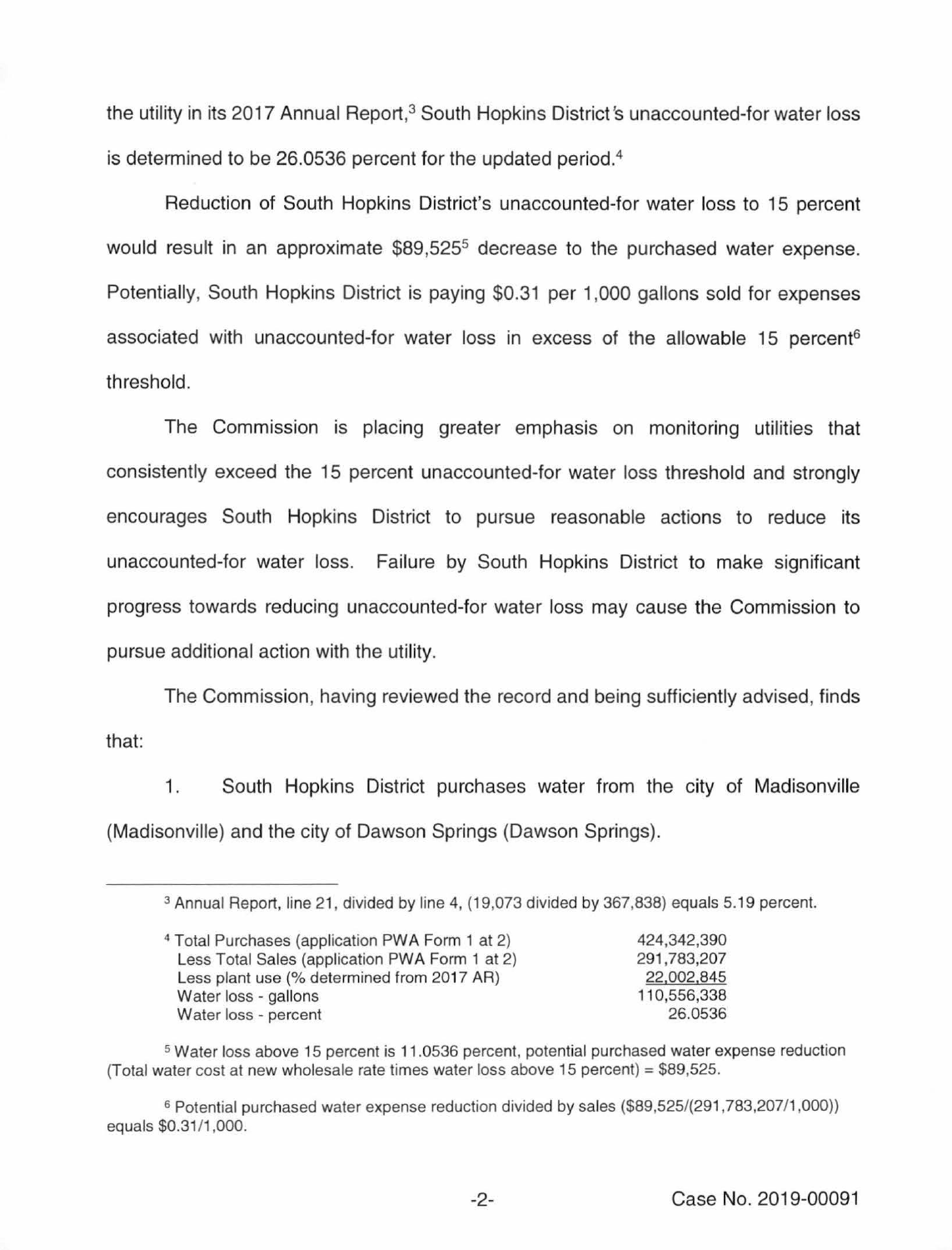2. Madisonville notified South Hopkins District that its wholesale rate would increase from \$3.97 per 1,000 gallons to \$4.52 per 1,000 gallons effective March 31, 2019.7 South Hopkins District proposes to increase the water rates to its customers effective March 31, 2019, to reflect the increased cost of purchased water from Madisonville.

3. South Hopkins District proposed a purchased water adjustment factor of \$0.02 per 1 ,000 gallons.

4. During the 12 months ended December 31 , 2017, South Hopkins District purchased 6, 190,000 gallons of water from Madisonville and 418, 152,390 gallons of water from Dawson Springs. During the same period, South Hopkins District sold 291,783,207 gallons of water. The increase in the cost of purchased water is \$3,404.50, resulting in a purchased water adjustment factor of \$0.02 per 1 ,000 gallons.

5. The purchased water adjustment factor of \$0.02 per 1 ,000 gallons, as calculated in Appendix A to this Order, is fair, just, and reasonable and should be approved.

6. South Hopkins District's proposed rates, as set forth in Appendix B to this Order, are fair, just and reasonable and should be approved for water service rendered by South Hopkins District on and after March 31 , 2018.

IT IS THEREFORE ORDERED that:

1. The rates proposed in the application by South Hopkins District are approved.

<sup>7</sup>TFS 2019-00071 (Ky. PSC filed Feb. 7, 2019); the tariff was accepted for filing by the Commission by letter dated March 25, 2019.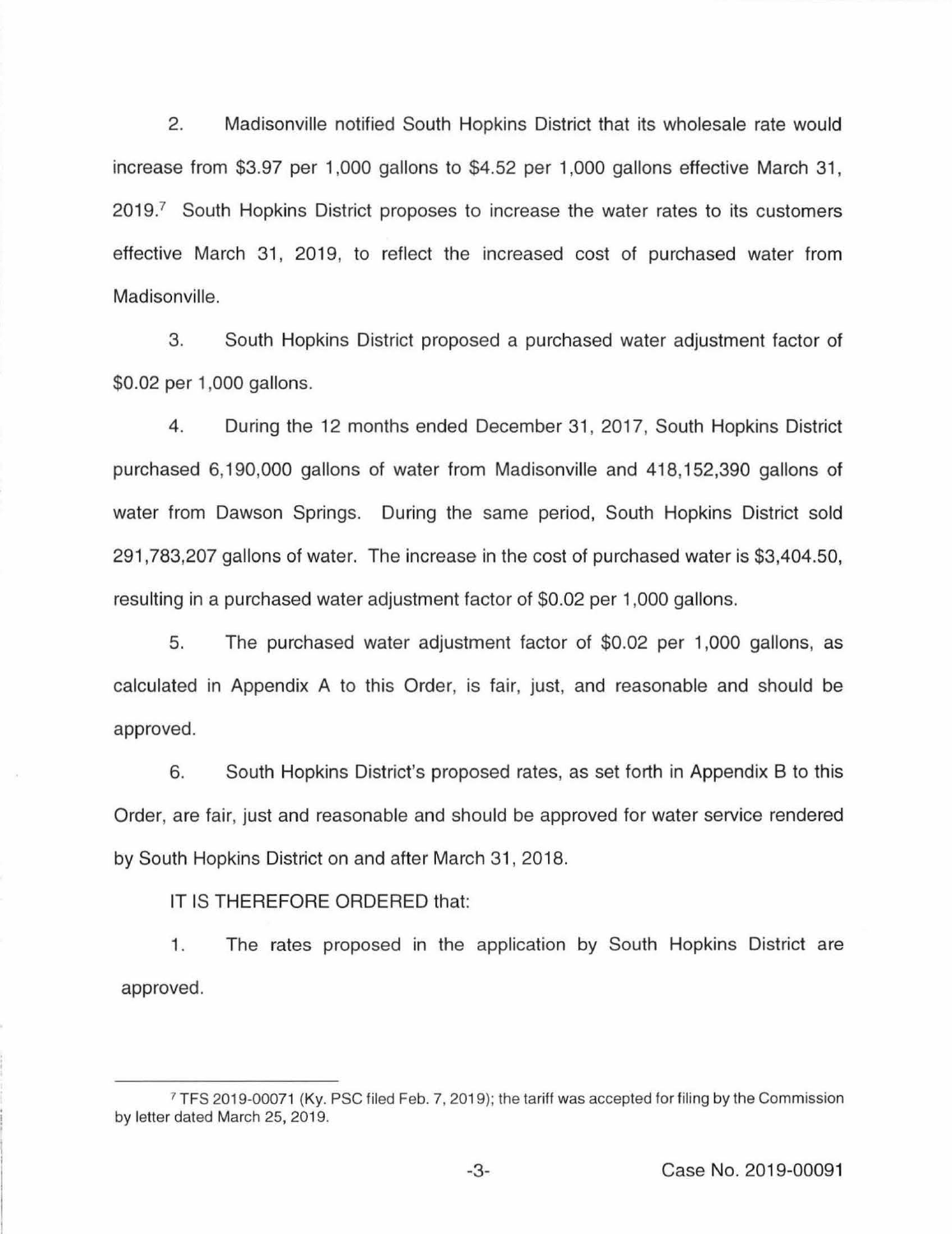2. The purchased water adjustment factor of \$0.02 per 1,000 gallons is approved.

3. The rates as set forth in Appendix B to this Order are approved tor water service rendered by South Hopkins District on and after March 31, 2019.

4. Within 20 days of the date of this Order, South Hopkins District shall tile with the Commission, using the Commission's electronic Tariff Filing System, revised tariff sheets showing the rates approved herein.

5. Within 30 days of the date of entry of this Order, South Hopkins District shall tile with the Commission Proof of Notice pursuant to 807 KAR 5:068, Section 5(3).

6. Any document tiled pursuant to ordering paragraph 5 of this Order shall reference the number of this case and shall be retained in the post-case correspondence file.

7. This case is closed and removed from the Commission's docket.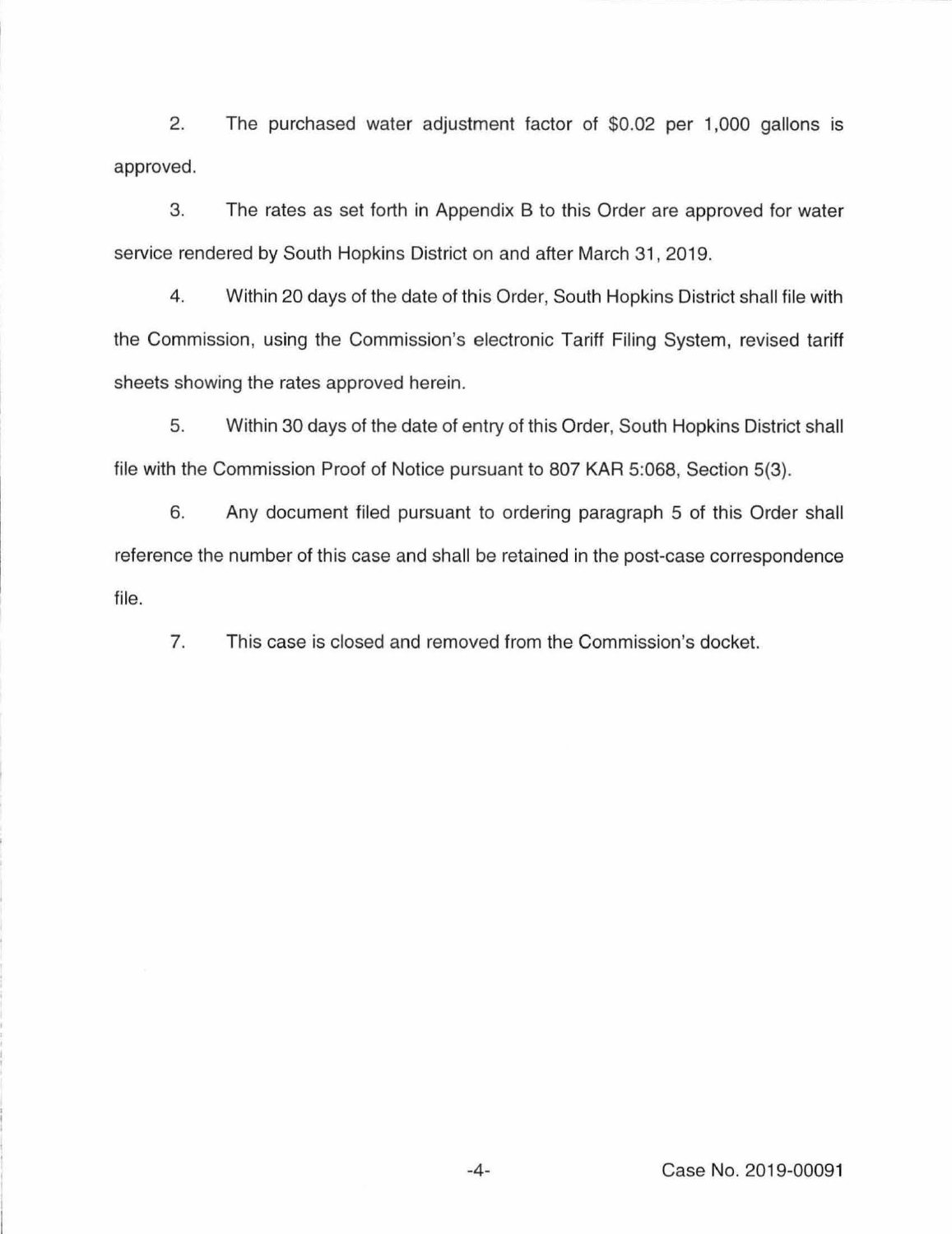By the Commission

|                                              | <b>ENTERED</b> |
|----------------------------------------------|----------------|
| APR 10 2019                                  |                |
| <b>KENTUCKY PUBLIC</b><br>SERVICE COMMISSION |                |

ATTEST:

lever R. Punse

Executive Director

Case No. 2019-00091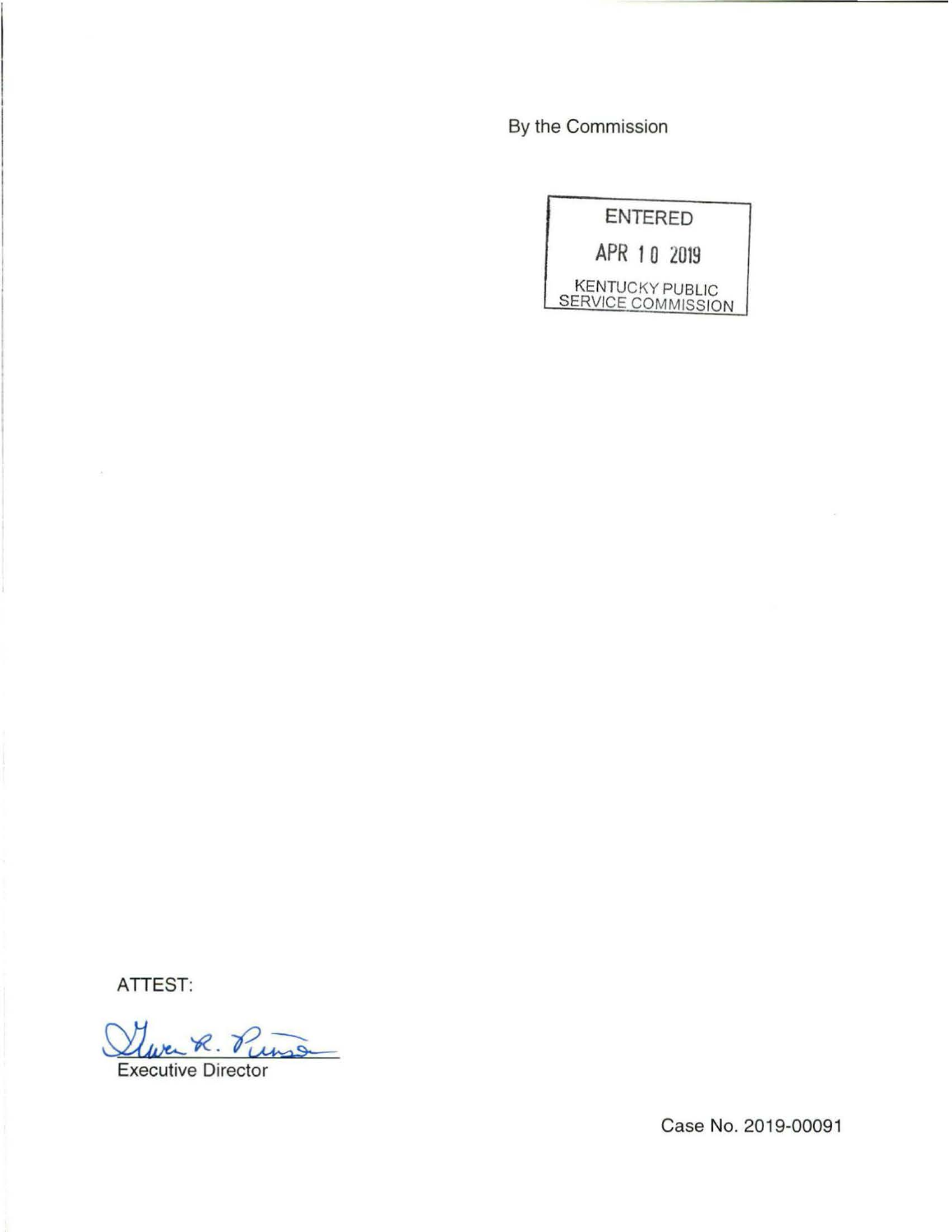## APPENDIX A

# APPENDIX TO AN ORDER OF THE KENTUCKY PUBLIC SERVICE COMMISSION IN CASE NO. 2019-00091 DATED **APR 1 0 2019**

|                                                                                            | New Rate                                    | <b>Base Rate</b>                                                |
|--------------------------------------------------------------------------------------------|---------------------------------------------|-----------------------------------------------------------------|
| Madisonville<br>Purchases in Gallons<br>Wholesale rate<br>Total                            | 6,190,000<br>\$4.52/1,000<br>\$27,978.80    | 6,190,000<br>\$3.97/1,000<br>\$24,574.30                        |
| Dawson Springs<br><b>Purchases in Gallons</b><br>Wholesale rate<br>Total                   | 418,152,390<br>\$1.87/1,000<br>\$781,944.97 | 418, 152, 390<br>\$1.87/1,000<br>\$781,944.97                   |
| <b>Total Cost</b>                                                                          | \$809,923.77                                | \$806,519.27                                                    |
| Increased water cost                                                                       |                                             | \$<br>3,404.50                                                  |
| Increased water cost<br>Divided by Gallons sold/1,000<br>Purchased water adjustment factor |                                             | \$<br>3,404.50<br>291,783,207<br>0.0117 per 1,000 Gallons<br>\$ |
|                                                                                            |                                             | or \$ 0.02 per 1,000 Gallons                                    |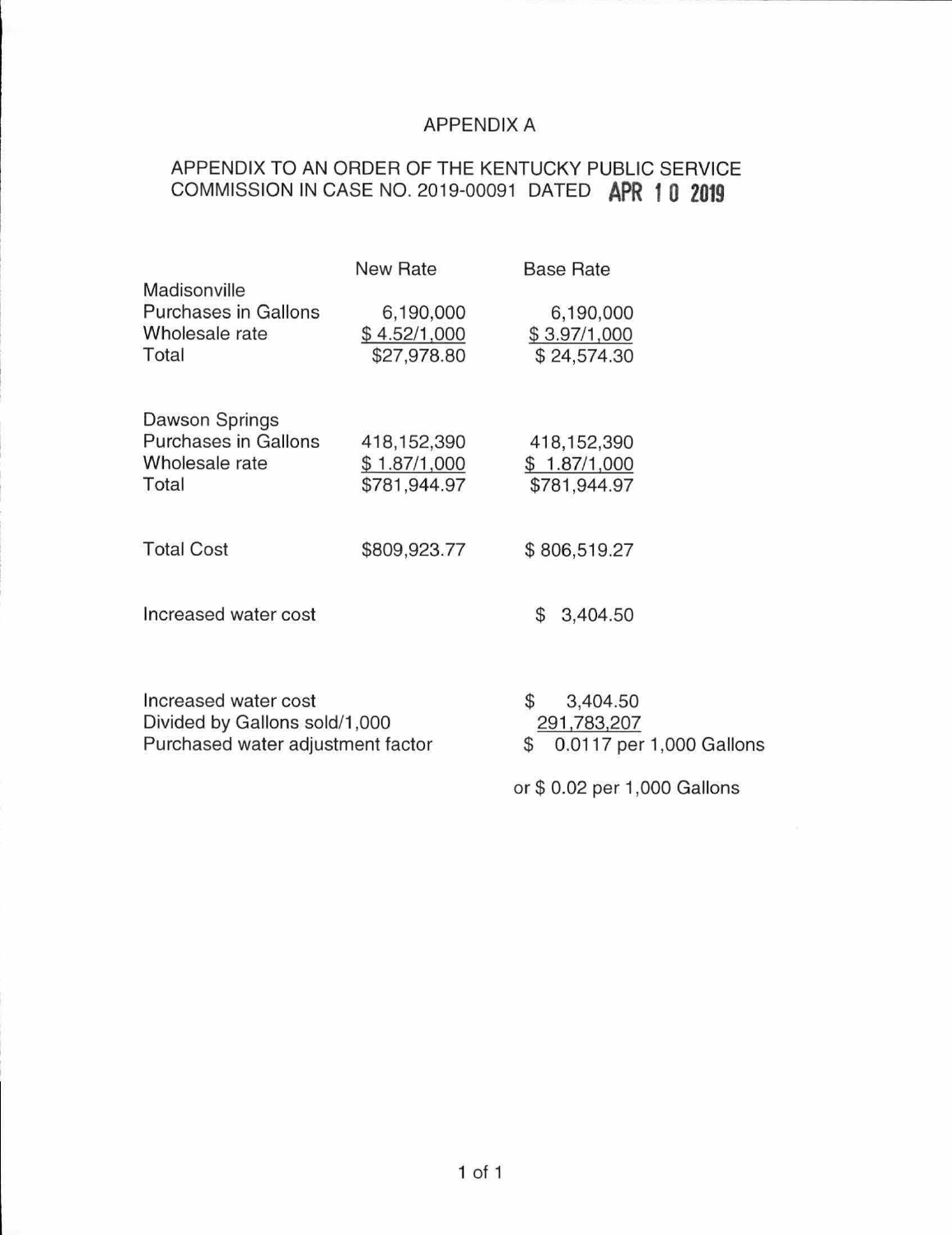## APPENDIX B

## APPENDIX TO AN ORDER OF THE KENTUCKY PUBLIC SERVICE COMMISSION IN CASE NO. 2019-00091 DATED **APR 1 0 2019**

The following rates and charges are prescribed for the customers in the area served by South Hopkins District Water District. All other rates and charges not specifically mentioned herein shall remain the same as those in effect under the authority of the Commission prior to the effective date of this Order.

#### Monthly Water Rates

|                | 5/8 - Inch Meter     |  |  |  |
|----------------|----------------------|--|--|--|
|                | First 1,000 Gallons  |  |  |  |
|                | Next 9,000 Gallons   |  |  |  |
|                | Next 10,000 Gallons  |  |  |  |
|                | Next 30,000 Gallons  |  |  |  |
| Over           | 50,000 Gallons       |  |  |  |
|                | $1 -$ Inch Meter     |  |  |  |
|                | First 10,000 Gallons |  |  |  |
|                | Next 10,000 Gallons  |  |  |  |
|                | Next 30,000 Gallons  |  |  |  |
|                | Over 50,000 Gallons  |  |  |  |
| 2 - Inch Meter |                      |  |  |  |
|                | First 20,000 Gallons |  |  |  |
|                | Next 30,000 Gallons  |  |  |  |
|                | Over 50,000 Gallons  |  |  |  |

3 - Inch Meter First 50,000 Gallons Over 50,000 Gallons

Wholesale Customers

 $$11,76$  Minimum Bill 6.28 Per 1,000 Gallons 5.84 Per 1,000 Gallons 5.40 Per 1,000 Gallons 4.57 Per 1 ,000 Gallons

\$ 68.26 Minimum Bill 5.84 Per 1,000 Gallons 5.40 Per 1,000 Gallons 4.57 Per 1 ,000 Gallons

\$126.70 Minimum Bill 5.40 Per 1,000 Gallons 4.57 Per 1,000 Gallons

\$ 288.64 Minimum Bill 4.57 Per 1,000 Gallons

2.71 Per 1,000 Gallons